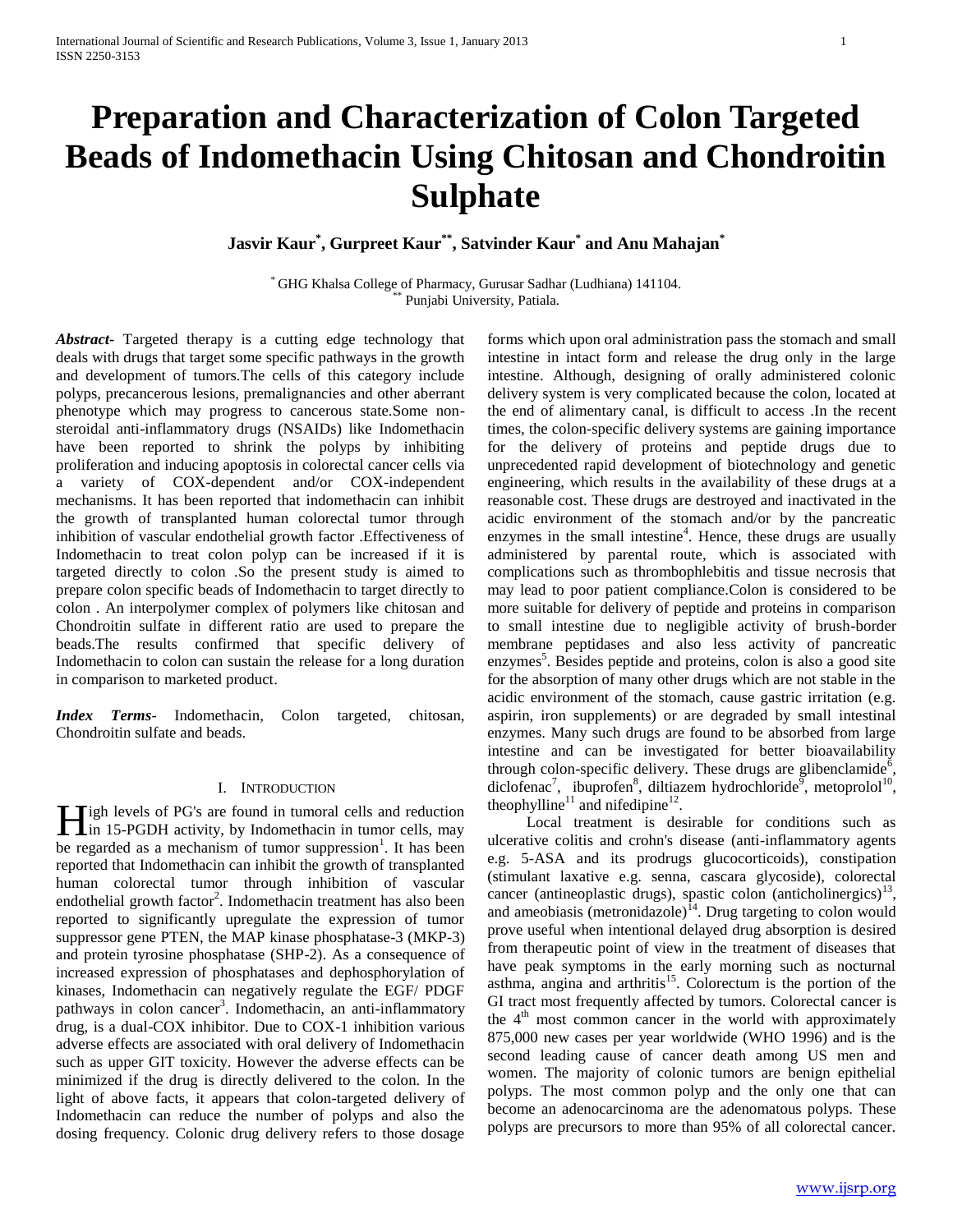Both the size and the degree of villous features are predictive of risk of malignancy within the polyp.

## Several studies have been undergone on the basis of the activity of colonic bacteria in polysaccharide based carrier systems. The different polysaccharides that are used under evaluation as carrier for colonic drug delivery includes pectin and its salts, chondroitin sulfate, chitosan, inulin and guar gum etc..This work is aimed to prepare colon specific beads of Indomethacin using chondroitin sulfate and chitosan in different ratio. Oral administration of these beads can provide colon specific delivery of Indomethacin in sustained manner so reduction in dosing frequency.

## II. MATERIALS

 Indomethacin is 1-(4-chlorobenzoyl)-5-methoxy-2-methyl-3-indolylacetic acid. Indomethacin used in this study was a gift sample from Venus Remedies, Panchkula. Chitosan was purchased from Central Institute of Fisheries Technology,Cochin. Chondroitin sulfate is a mucopolysaccharide, which consists of D-glucuoronic acid linked to N-acetyl-D-galactosamide. It was obtained as a gift sample from Panacea Biotech, Lalru.

## III. METHODS

## **1. Interaction study between chitosan and chondroitin sulfate**

 80 mg of chondroitin sulfate was dissolved in 10 ml of distilled water and 20 mg of chitosan was dissolved in 10 ml of 2% v/v acetic acid. Upon mixing the solutions a solid mass was formed which was subjected to IR spectroscopy.

 Similarly, interaction study was done between other ratios of chitosan and chondroitin sulfate used in the study.

## **2. Preparation of empty beads**

 200 mg of chitosan was dissolved in 100 ml of acetic acid (2% v/v). Chitosan solution was dropped through a disposable plastic syringe into a gently agitated 100 ml solution of acetone: $H_2O$  :: 3:1 mixture containing 800 mg of chondroitin sulfate. Water used contained 0.05% w/v of NaTPP, the final concentration of NaTTP used was 0.00625% w/v. The beads were prepared at the rate of 30 beads/ minute. The beads were separated after one hour of curing time by decantation and were rinsed twice with distilled water. The beads were dried at room temperature for 24 hours and used for further studies. Different ratio of composition of chondroitin and chitosan are as given in Table 1.1.

#### **3. Preparation of drug loaded beads**

 For preparation of drug loaded beads 750 mg of Indomethacin was dispersed in chitosan solution. Beads were prepared by same method as described above.

| <b>Batch Name</b> | <b>Composition by Ratio</b><br><b>Chondroitin: Chitosan</b> |
|-------------------|-------------------------------------------------------------|
|                   | 4.5:0.5                                                     |
| $\mathbf{I}$      | 4.0:1.0                                                     |
| III               | 3.5:1.5                                                     |
| <b>IV</b>         | 3.0:2.0                                                     |
| $\mathbf{V}$      | 2.5:2.5                                                     |

## **4. Bead characterization**

## **a. Encapsulation Efficiency**

 The Indomethacin contents in the beads was calculated from the difference between the total amount of Indomethacin added and the amount lost in the external phase  $16$ . The concentration of Indomethacin in decanted solution and two washings was determined by measuring the absorbance at 319 nm using Beckman USA DU-640 UV-visible spectrophotometer. Using a series of different concentrations of Indomethacin, in solution of mixture of acetone: water and acetic acid  $(2\% \text{ v/v})$ , as standard, the amount of Indomethacin lost in solution was quantified. The encapsulation efficiency (EE) was calculated from the following expression:

$$
EE (%) = \underline{Total\ amount\ of\ drug\ used\ -Amount\ lost\ x100}{Total\ amount\ of\ drug\ used}
$$

#### **b. Bead Diameter**

 Diameter of 20 beads from each batch was determined by using electronic digital caliper.

## **5.** *In vitro* **drug release studies**

 *In vitro* drug release studies were carried out using USP II (paddle method) dissolution apparatus at  $37\pm0.2^{\circ}$ C with constant stirring rate of 50 rev./min. Beads containing Indomethacin (equivalent to 75mg) were tested for drug release firstly in buffer pH 1.2 (900ml) for 2 hours as the average gastric emptying time is about 2 hours. The dissolution medium was then replaced with pH 7.4 PBS (900ml) and the drug release study was carried out for further 3 hours. Finally, the dissolution medium was replaced with phosphate buffer pH 6.8 (900ml) and the dissolution was continued until a maximum amount of incorporated drug was released. A sample volume of 3 ml was withdrawn from each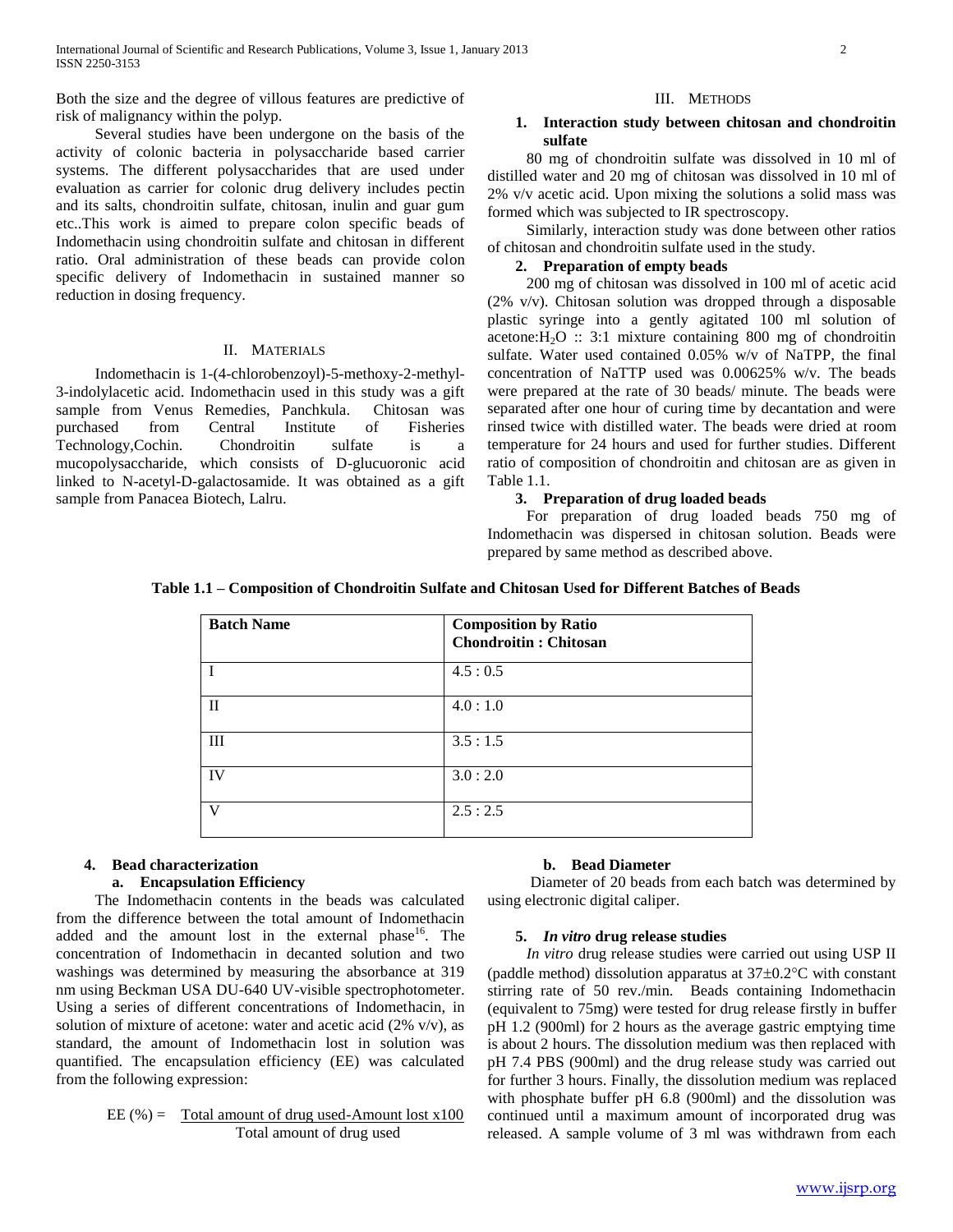dissolution vessel at regular intervals and replaced with equal volume of fresh dissolution medium. The sample was filtered and 1 ml of filtered sample was diluted suitably with respective dissolution medium. At the end of the study the beads were crushed in the pestle and mortar to determine the residual drug content of beads. Amount of drug released was determined spectrophotometrically at 319 nm. All the dissolution studies were carried out in triplicate and standard deviation was applied.

## **6. Preparation of rat caecal content medium**

 Spargue-dawley rats weighing 200-300 g maintained on normal diet were used for the study. Rats were treated with chitosan dispersion and chondroitin sulfate aqueous solution for inducing the enzymes specifically acting on these polymers. The procedure involved oral treatment of rats with 1 ml of 1% (w/v) dispersion of chitosan for five days and on fifth day of treatment 1 ml of 20% (w/v) aqueous solution of chondroitin sulfate. Thirty minutes before the commencement of drug release studies, five rats were killed by spinal traction. The abdomen were cut opened, caecum were ligated at both ends and cut loose. The formed caecal bags were immediately transferred into phosphate buffer pH 6.8, previously bubbled with  $CO<sub>2</sub>$ . The caecal bags were opened, their contents were weighed, pooled and suspended in phosphate buffer pH  $6.8$  under  $CO<sub>2</sub>$  atmosphere.

## **7.** *In vitro* **drug release studies in the presence of rat caecal content**

 Selected batches were subjected to drug release studies in the presence of rat caecal contents to confirm the susceptibility of chitosan-chondroitin sulfate complex to the colonic bacteria. Drug release studies were carried out in 500 ml phosphate buffer pH 6.8 containing 1.25% w/v caecal contents after completing the first five hours of study in buffer pH 1.2 (900 ml; 2 hours) and PBS pH 7.4 (900ml; 3 hours). Drug release studies were carried out under continuous supply of  $CO_2$  at 37 $\pm$ 0.2°C with a constant stirring rate of 50 rev/ minute. Sample (3 ml) was withdrawn at regular intervals and replaced with fresh dissolution medium containing 1.25% w/v rat caecal content maintained under continuous supply of  $CO<sub>2</sub>$ . The sample was filtered and 1ml sample was diluted suitably with dissolution medium. Amount of drug released was determined spectrophotometrically at 319 nm. All dissolution studies in the presence of rat caecal contents were carried out in triplicate and standard deviation was applied.

 Wavelength scanning of 0.0025% w/v solution of Indomethacin, in methanol: 1N HCl (9:1) mixture, in a 1 cm cell from 350 nm to 300 nm exhibited absorbance maxima at 319 nm. Purity of the sample calculated using  $\epsilon$  value as 0.45 was found to be 99.2% which is within pharmacopoeial limits i. e. 98.5- 101.0% (IP 1996).

 Standard plots were constructed in pH 1.2, PBS pH 7.4 and phosphate buffer pH 6.8. The mean absorbance value of experiments performed in triplicate for different concentration of Indomethacin in various dissolution media.

Wavelength scan of drug sample  $(25 \text{ µg/ml})$  solution in 1 cm cell from 350 nm to 300 nm was done in presence of chondroitin sulfate and chitosan to ascertain that these materials do not alter the absorbance maxima of the drug. During this study the sample exhibited absorbance maxima at 319 nm which is same as before (in the absence of chondroitin sulfate and chitosan). Therefore, it can be assumed that these substances do not alter the absorbance maxima of the drug.

## IV. RESULTS

## **1. Confirmation of Complex Formation**

 In order to confirm the chitosan-chondroitin sulfate interaction samples were analysed by IR spectroscopy. IR spectra of Chitosan showed a sharp peak of strong intensity at 1570.3  $cm<sup>-1</sup>$  which is the characteristic peak of amino group in Chitosan while in case of chondroitin sulfate sharp peaks in range of  $1378.8$  cm<sup>-1</sup> to  $1257.9$  cm<sup>-1</sup> indicated the presence of carboxyl groups. Secondary amide in chondroitin sulfate is indicated by broad peak at  $1646.9$  cm<sup>-1</sup> due to NH bend. IR spectra of complex showed sharp peaks of strong intensity at 2358.9 cm-1 and  $1400 \text{ cm}^{-1}$ . These peaks could be attributed to -NH<sub>3</sub><sup>+</sup> ion and COO<sup>-</sup> formed as a result of ionic interaction between amino groups of chitosan and carboxyl groups of chondroitin sulfate. Similarly appearance of absorption band at around 2500 cm<sup>-1</sup> has been reported due to ionic interaction between amino groups of chitosan and carboxyl groups of sodium hyaluronate<sup>17</sup>.

## **2. Optimization of Bead Formation**

 Dropwise addition of chitosan solution into chondroitin sulfate solution resulted into lump formation as reaction between chitosan and chondroitin sulfate was rapid. To control the rate, addition of water miscible organic solvent i.e. acetone was done<sup>18</sup>. The use of mixture of acetone and water in ratio of 3: 1 lead to bead formation but still it was found that after curing time of 1 hour the beads started bursting so a cross-linker NaTPP (0.00625% w/v) was added to get intact beads.

## **3. Bead Characterization**

 The encapsulation efficiency, expressed as a percentage of the amount of Indomethacin entrapped in the beads, of the formulated batches was found to vary from 94.54% to 90.68%. The mean values are tabulated in Table 1.2.

The beads produced all had good spherical geometry. There was no significant variation in bead diameter among the different batches of beads, the mean diameter varied from  $1.83 \pm 0.15$  to  $1.99 \pm 0.13$ (n = 20). Table 1.3 summarizes the mean diameter of beads in each batch.

## **4.** *In Vitro* **Dissolution Studies**

 Beads of Indomethacin were prepared as described before. In preliminary dissolution studies, the amount of drug released from each batch over a predetermined period of time was followed through dissolution studies in pH progression medium, pH 1.2 for 2 hours, PBS pH 7.4 for 3 hours and phosphate buffer pH 6.8 till end of the study. Comparative data obtained from dissolution studies of different batches using pH progression medium, and drug release profiles are depicted in Fig 1.1, 1.2, 1.3 & 1.4 and Table 1.4.

 In Batches I to IV drug release started after 1 hour while in case of Batch V drug release started after 30 minutes. The batch releasing minimum amount of drug in the pH 1.2 and PBS pH 7.4 and at the same time releasing maximum amount of incorporated drug was selected as best batch. Batch I and II were selected according to this criterion (Fig 1.4).

 To simulate *in vivo* enzyme activity of colonic flora, *in vitro* dissolution studies of selected batches (I and II) were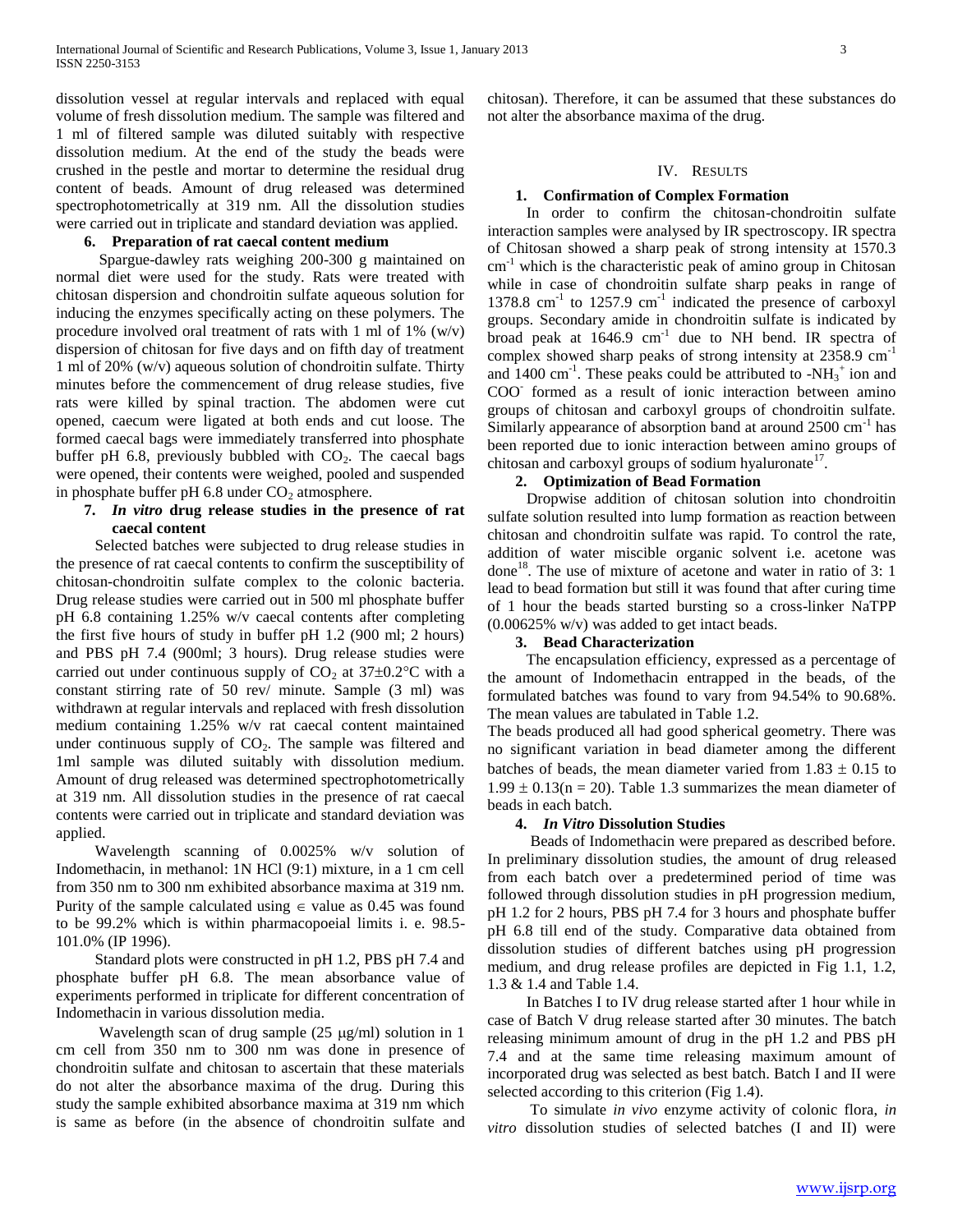carried out in the presence of rat caecal contents (1.25% w/v in 500 ml of phosphate buffer pH 6.8). Out of these two batches, Batch II releasing only 3.78% and 7.15% of drug in pH 1.2 and PBS pH 7.4 respectively and also 98.45% of drug after a total 24 hours of study was selected as the best batch. (Fig 1.4).

 *In vitro* dissolution profile of marketed sustained release capsules of Indomethacin shows that drug release starts within thirty minutes and a large amount of drug released in pH 1.2 (2 hours) and PBS pH 7.4 (3 hours) and also sustained drug release only for 13.5 hours (Fig 1.5). So these results confirmed that prepared beads can sustain the release for a long duration upto 23 hours in comparison to marketed product which release only upto 13.5 hours.

 The Batch II was selected as best batch as it released minimum amount of incorporated drug in dissolution medium pH 1.2 and pH 7.4 PBS. In case of Batch I large amount of drug got released in dissolution medium pH 1.2 and pH 7.4 PBS as compared to Batch II. It might be assumed that in case of Batch I, chitosan available for complex formation with chondroitin sulfate was less then optimum and the unreacted chondroitin sulfate remained dissolved in solution.

| Sr. No. | <b>Batch Name</b> | <b>Efficiency</b><br><b>Encapsulation</b><br>(%) |
|---------|-------------------|--------------------------------------------------|
| 1.      |                   | 94.54+0.54                                       |
| 2.      | П                 | $92.23 + 0.08$                                   |
| 3.      | Ш                 | $92.35 + 0.15$                                   |
| 4.      | IV                | $91.85 + 0.54$                                   |
| 5.      | V                 | $90.68 + 0.61$                                   |

**Table 1.2 – Encapsulation Efficiency of Beads**

Each chondroitin sulfate, chitosan value represents Mean  $+$  S.D. (n=3)

**Table 1.3 – Diameter of Bead**

| Sr. No.          | <b>Batch Name</b> | Diameter (mm)   |  |
|------------------|-------------------|-----------------|--|
| 1.               |                   | $1.96 \pm 0.11$ |  |
| 2.               | $\mathbf{I}$      | $1.83 + 0.15$   |  |
| 3.               | Ш                 | $1.92 + 0.17$   |  |
| $\overline{4}$ . | IV                | $1.99 \pm 0.13$ |  |
| 5.               | V                 | $1.92 \pm 0.16$ |  |
|                  |                   |                 |  |

Each value represents Mean  $\pm$  S.D. (n=3)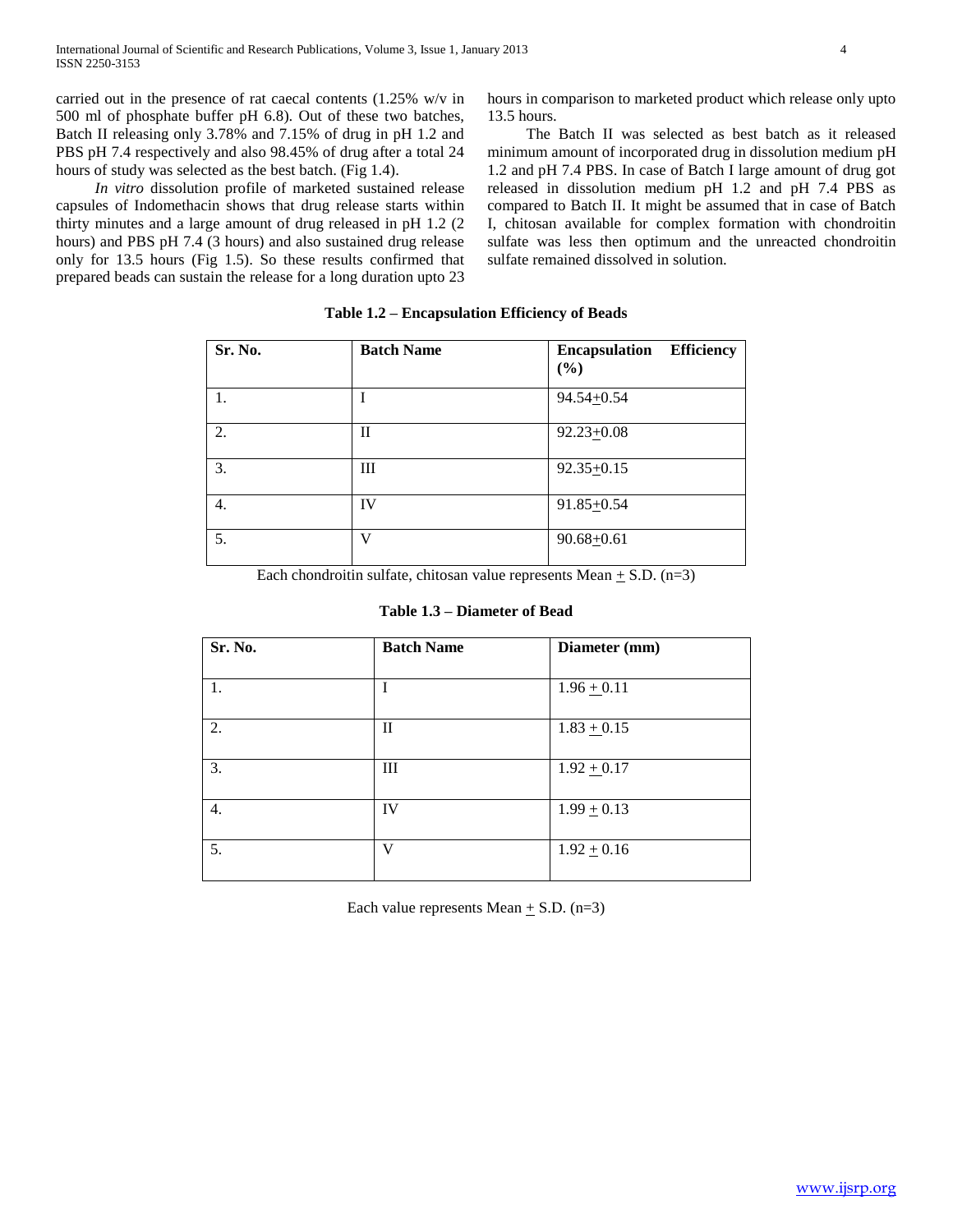

**Figure 1.1 – Percent of Indomethacin Released from Investigational Batch I, II, III, IV and V in pH Progression Media.**  Each Value Represents Mean  $+$  S.D. (n=3)

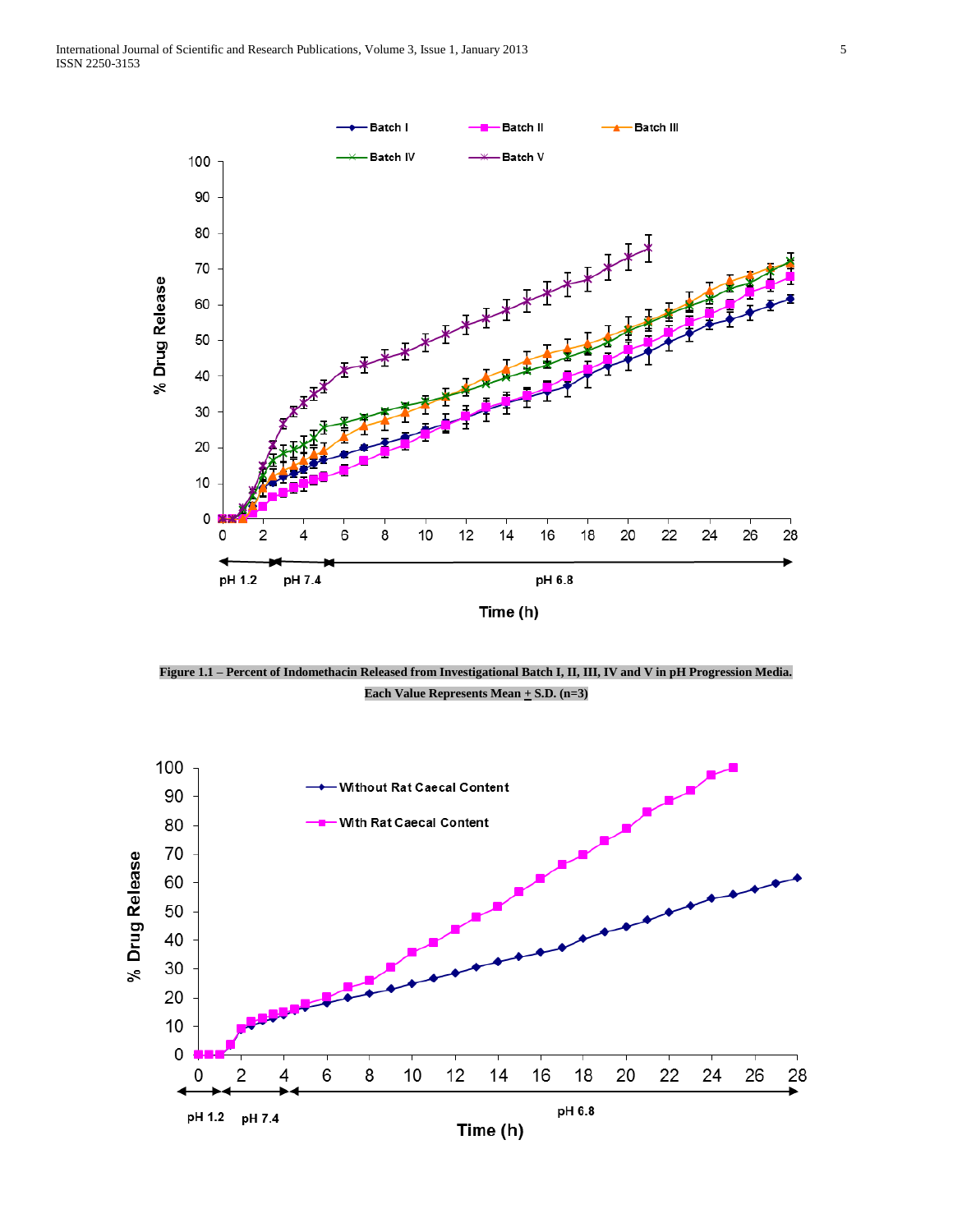



**Figure 1.3 – Percent of Indomethacin Released from Investigational Batch II with and without Rat Caecal Content.**  Each Value Represents Mean  $+$  S.D. (n=3)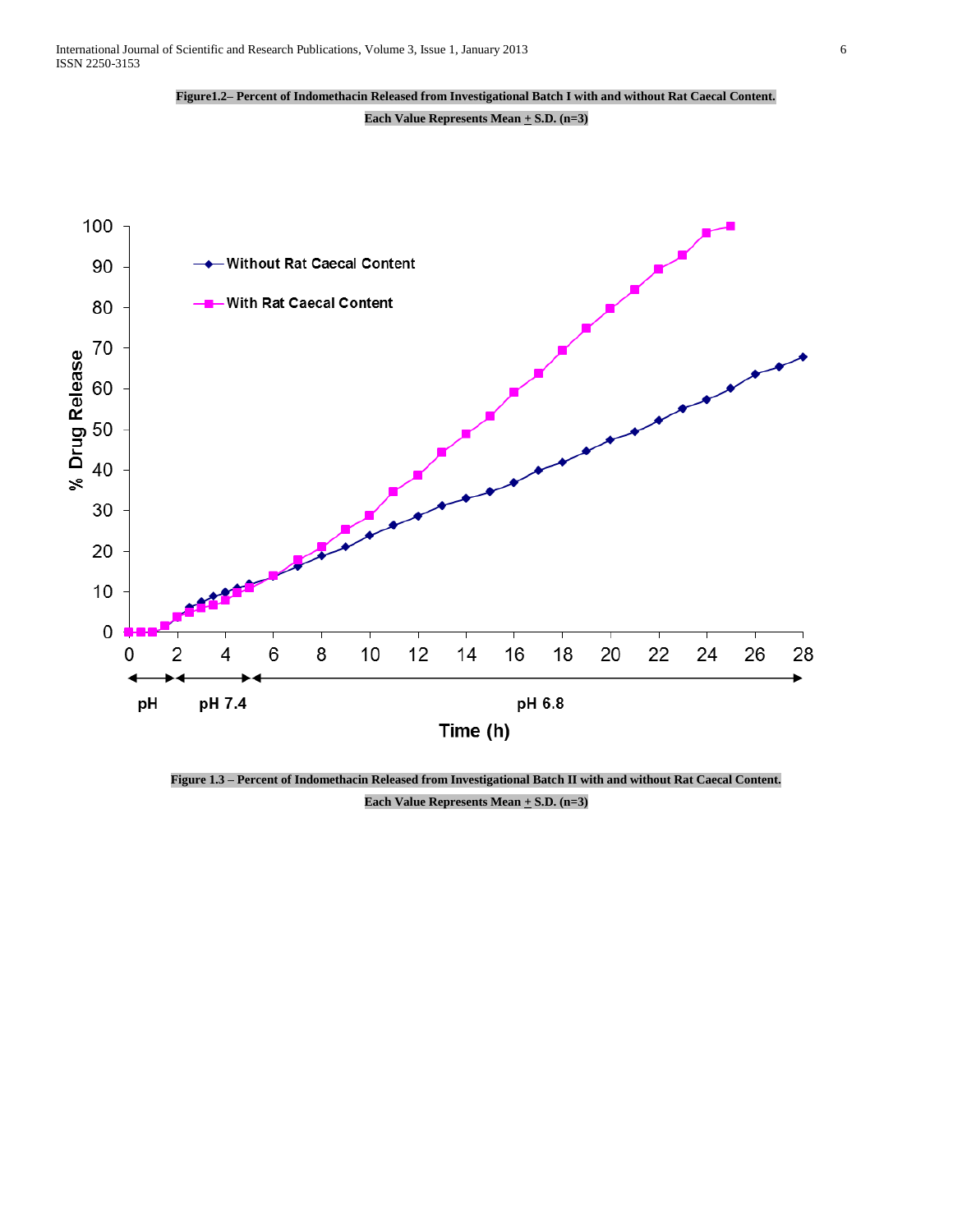



| Table 1.4 – Selection of the Best Batch |
|-----------------------------------------|
|-----------------------------------------|

| Sr. No.                  | <b>Batch</b>                       | % Drug Released |                               |                     | Total % age<br>of |
|--------------------------|------------------------------------|-----------------|-------------------------------|---------------------|-------------------|
|                          | <b>Name</b>                        | pH 1.2          | pH 7.4 PBS                    | pH 6.8              | drug released     |
|                          |                                    | (For 2 hr.)     | (For 3 hr.)                   | (Till end of study) |                   |
|                          | <b>Without rat caecal contents</b> |                 |                               |                     |                   |
| 1.                       | I                                  | 8.70            | $7.91(16.61 \text{ in } 5h)$  | 45.04 (In 23 hours) | 61.65             |
| 2.                       | $\mathbf{I}$                       | 3.55            | 8.28 (11.83 in 5h)            | 56.08 (In 23 hours) | 67.91             |
| 3.                       | III                                | 8.77            | $10.30(19.07 \text{ in } 5h)$ | 52.60 (In 23 hours) | 71.67             |
| 4.                       | IV                                 | 12.33           | 13.34 (25.66 in 5h)           | 46.65 (In 23 hours) | 72.31             |
| 5.                       | V                                  | 14.97           | $22.17(37.14 \text{ in } 5h)$ | 38.64 (In 16 hours) | 75.76             |
| With rat caecal contents |                                    |                 |                               |                     |                   |
| 6.                       | I                                  | 9.09            | 8.75 (17.84 in 5h)            | 79.57 (In 20 hours) | 97.41             |
| 7.                       | $\mathbf{I}$                       | 3.78            | $7.15(10.93 \text{ in } 5h)$  | 87.52 (In 20 hours) | 98.45             |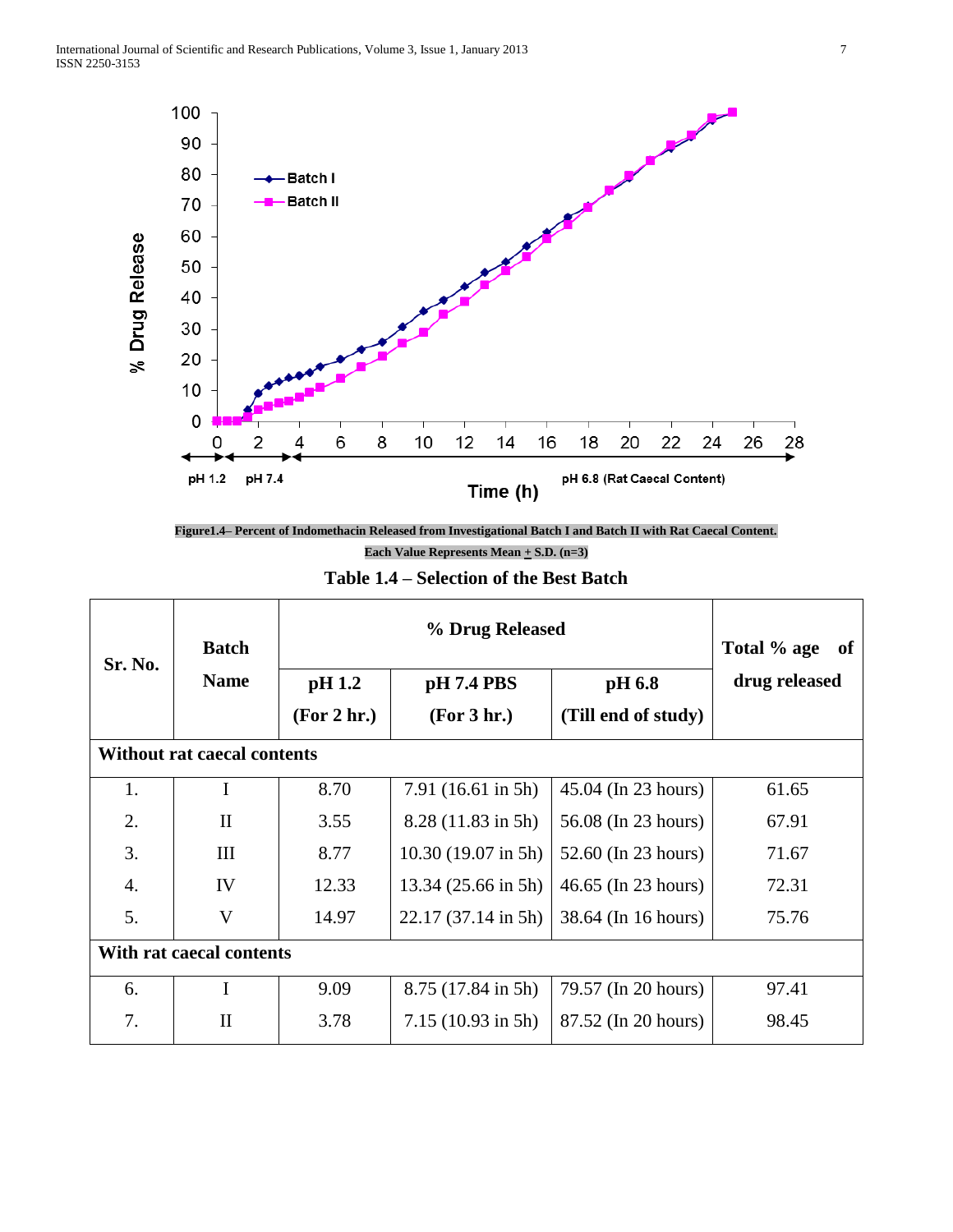

# **Figure 1.5 – Percent of Indomethacin Released from Marketed Sustained Release Capsules in pH Progression Medium.**  Each Value Represents Mean  $\pm$  S.D. (n=3)

#### **Mechanism of Drug Release**

 To determine the mechanism of drug release from different formulations the data were treated according to power model equation<sup>19</sup>. The equation is

$$
M_t/M_\infty=Kt^n\tag{eq. 1}
$$

Where,

 $M_t$  = amount of drug release

 $t =$  release time

 $M_{\infty}$  = amount of drug release after infinite time

 $K =$  kinetic constant incorporating structural and geomatric characteristics of the formulation

 $n =$  diffusinal exponent indicative of the mechanism of drug release.

 To clarify the release exponent for different batches of beads, the log value of percentage drug dissolved was plotted against the log time for each batch according to equation  $2^{20}$ , which is derived from equation  $1^{21}$ .

 $Log (M_t/M_\infty) = Log k + n Log t$  (eq. 2)

Where  $M_t / M_\infty$  is the percent of drug dissolved.

 Value of the kinetic constant (k) and the release exponent (n) were determined from the graph between log percentage drug release Vs log time. Value of release exponent (n) determines the mechanism of drug release from different batches (Table 1.5)

|  | Table 1.5: Effect of polymers ratio on the drug release and the release rate from the formulation. |  |
|--|----------------------------------------------------------------------------------------------------|--|
|  |                                                                                                    |  |

| <b>Batches</b> | Rate constant (Log k) | Release<br>exponent<br>(n) |        | <b>Order of Release</b> |
|----------------|-----------------------|----------------------------|--------|-------------------------|
|                | 0.6890                | 0.7372                     | 0.9951 | Non-fickian             |
|                | 0.2936                | 1.0678                     | 0.9972 | Super case II           |
| Ш              | 0.7352                | 0.7732                     | 0.9985 | Non-fickian             |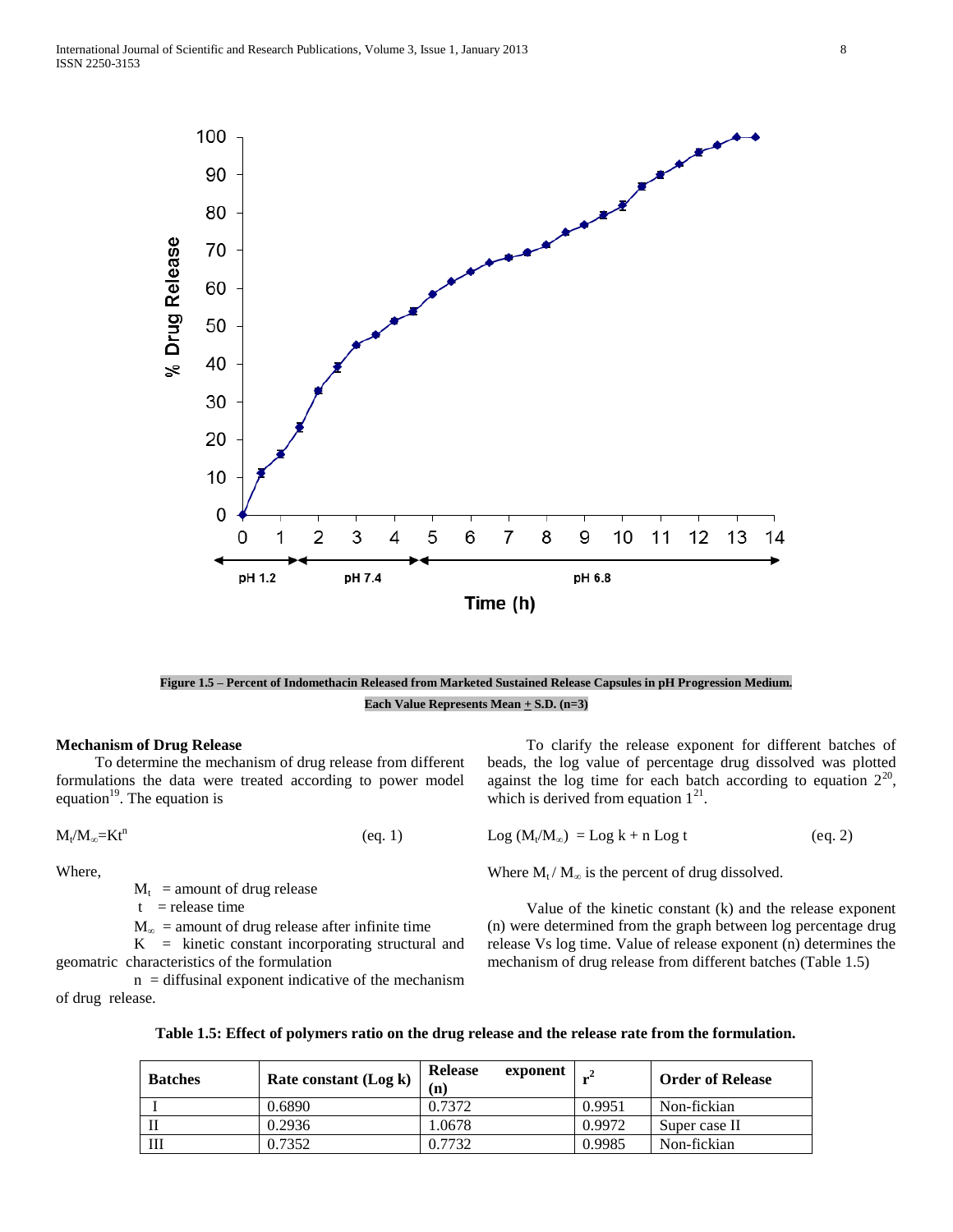|                                    | 0.9112 | 0.6273 | 0.9923 | Non-fickian   |  |
|------------------------------------|--------|--------|--------|---------------|--|
|                                    | 1.0791 | 0.6097 | 0.9794 | Non-fickian   |  |
| Marketed                           | 1.3721 | 0.5537 | 0.9961 | Non-fickian   |  |
| Formulation                        |        |        |        |               |  |
| In presence of rat ceacal contents |        |        |        |               |  |
|                                    | 0.5834 | 0.9927 | .09923 | Non-fickian   |  |
|                                    | 0.1101 | 1.3621 | 0.9981 | Super case II |  |

 The value of release exponent n ranged between 0.5537 to 0.7732 except Batch II, for which the value was 1.3621. As all these n values are greater than 0.45, the mechanism of drug releases distinctly non-fickian diffusion for Batch I, II, IV and V while mechanism of drug release follow super case II transport for Batch II. Release mechanism for marketed formulation followed non-fickian diffusion as n value for that was 0.5537.

## V. DISCUSSIONS

 Chondroitin sulfate is a polysaccharide that is used for colon-specific delivery system. However, chondroitan sulfate is water soluble and therefore it is unable to protect the drug release in upper GI tract. Chitosan is also a very promising polysaccharide for colon-specific delivery, but it is soluble in the acidic environment of the stomach, hence it cannot be used alone for colon targeting.

 In the present study an interpolymer complex of chitosan and Chondroitin sulfate were prepared using different ratio of polymers. Interpolymer complexation was confirmed by IR spectroscopy which revealed an ionic interaction between anionic (chondroitin sulfate) and cationic (chitosan) polymer.

 Indomethacin, a NSAID has the potential to reduce the number and size of polyps in colorectal cancer by upregulating the expression of tumor suppressor genes (PTEN, MAP-kinase phosphatase-3 and protein tyrosine phosphatase) and by induction of 15-LOX and 15-PGDH. Therefore colon-specific Indomethacin beads were formulated using inter-polymer complex of chondroitin sulfate and chitosan as a carrier.

 *In vitro* dissolution studies of Indomethacin beads were carried out in pH progression media i.e. pH 1.2 for 2 hrs, pH 7.4 PBS for 3 hrs and pH 6.8 till end of the study. Best batch was selected on the basis of minimum drug release in pH 1.2 and pH 7.4 PBS and maximum amount of drug release at the end of study. Batch 1 (chondroitin sulfate: chitosan:: 4.5:0.5) and batch 2 (chondroitin sulfate: chitosan :: 4.0:1.0) were selected as best batches. Batch I released 8.70% drug in pH 1.2 for 2 hours, 16.61% pH in 7.4 PBS till end of 5 hours and 61.65% in pH 6.8 till end of the study (23 hours). Batch II released 3.55% of drug in pH 1.2, 11.83% in pH 7.4 PBS till end of 5 hours and 67.91% in pH 6.8 till end of the study (23 hours).

 Batch I and batch II were then subjected to *in vitro* dissolution studies in the presence of rat caecal contents. Here, the same criterion was used for the selection of the best batch. Batch II was selected as best batch as it was releasing 3.78% and 7.51% of drug in pH 1.2 and pH 7.4 PBS respectively and a total drug release of 98.45% at the end of the study. Release mechanism of all the batches was determined by using Peppas equation. The best batch selected i.e. batch II showed the Super case II transport of release mechanism.

 *In vitro* dissolution study of marketed formulation of Indomethacin in pH progression media revealed a large amount of drug release i.e. 32.86% in pH 1.2 (2 hours) and 58.49% in pH 7.4 PBS (till end of 5 hours) and it sustained drug release only for 13.5 hours.

#### VI. CONCLUSIONS

 Thus it can be concluded from the study that interpolymer complex formed between chondroitin sulfate and chitosan was able to overcome the problems associated with both of the polymers i.e. solubility in upper GI tract. *In vitro* dissolution studies of batch II, prepared by using chondroitin sulfate and chitosan in the ratio of 4.5: 0.5 released minimum amount of drug in the upper GI tract, indicated the optimum ratio of polymers for complex formation. *In vitro* dissolution studies in the presence of rat caecal contents revealed that colonic enzymes can still act upon chondroitin sulfate and chitosan and degrade them despite the cross linking of both of the polymers. The drug release was 67.91% and 98.45% in absence and presence of rat caecal contents respectively in case of batch II.

 *In vitro* dissolution data (in presence and absence of rat caecal content) demonstrated that batch II is able to carry the drug to the colon with minimum release in upper GI tract and upon reaching the colon, maximum drug is released.

#### **REFERENCES**

- [1] Frenkian, M., Segond, N., Pidoux, E., Cohen, R. and Jullienne, A. (2001). Indomethacin, a Cox-inhibitor, enhances 15-PGDH and decreases human tumoral C cells proliferation*. Prostaglandins Other Lipid Mediat*., **65**, 11- 20.
- [2] Wang, H.M. and Zhang, G.Y. (2004). Experimental study of the inhibitory effect of indomethacin on the growth and angiogenesis of human colon cancer xenografts*. Di Yi Jun Yi Da Xue Bao*., **24**, 184-187.
- [3] Eric, C.Chu, Jianyuan, Chai and Andrzej S. Tarnawski. (2004). NSAIDs activate PTEN and other phosphatases in human colon cancer cells: novel mechanism for chemopreventive action of NSAIDs. *Biochemical and Biophysical Res. Communications*, **320**, 875-879.
- [4] Hastewell, J., Antonin, K.H., Fox, R. and Mackay, M. (1995). The colonic absorption of human calcitonin: the effects of increasing local concentration and co-administration with a protease inhibitor. *Int. J. Pharm*., **126**, 245- 251
- [5] Bai, J.P.F., Chang, L.L. and Guo, J.H. (1995). Effects of polyacrylic polymer on the luminal proteolysis of peptide drugs in the colon. *J. Pharm. Sci*., **84**, 1291 - 1294.
- [6] Brockmeier, D., Grigoleit, H.G. and Leonhardt, H. (1985). Absorption of glibenclamide from different sites of the gastrointestinal tract. *Eur. J. Clin. Pharmacol*., **29,** 193-197.
- [7] Gleiter, C.H., Antonin, K.H., Bieck, P., Godbillon, J., Schonleber, W. and Malchow, H. (1985). Colonoscopy in the investigation of drug absorption in healthy volunteers. *Gastrointest. Endosc*., **31**, 71-73.
- [8] Wilson, C.G., Washington, N., Greaves, J.L., Kamali, F., Rees, J.A., Sempik, A.K. and Lampard, J.F. (1989). Bimodal release of ibuprofen in a